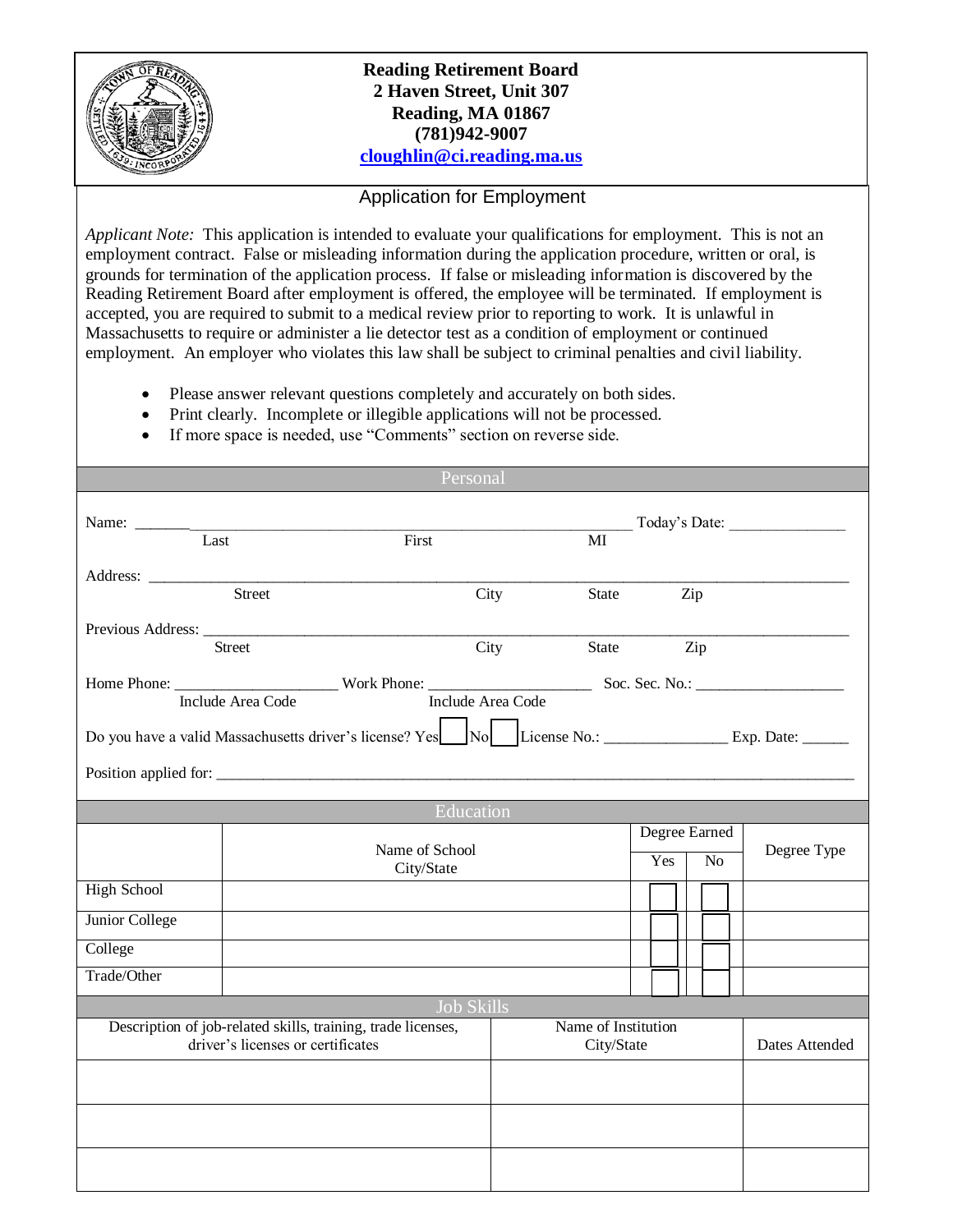| <b>Relatives employed by the Town of Reading</b> |              |                            |  |  |  |  |  |
|--------------------------------------------------|--------------|----------------------------|--|--|--|--|--|
| Name                                             | Relationship | Town of Reading Department |  |  |  |  |  |
|                                                  |              |                            |  |  |  |  |  |
|                                                  |              |                            |  |  |  |  |  |

|                     | <b>Professional References (other than relatives)</b>             |                         |  |  |
|---------------------|-------------------------------------------------------------------|-------------------------|--|--|
| Name                | Company Name                                                      | Telephone Number        |  |  |
|                     |                                                                   |                         |  |  |
|                     |                                                                   |                         |  |  |
|                     |                                                                   |                         |  |  |
|                     |                                                                   |                         |  |  |
|                     | <b>Employment History Most Recent</b>                             |                         |  |  |
|                     | You may include any verified work performed on a volunteer basis. |                         |  |  |
| <b>Company Name</b> | City/State                                                        | <b>Telephone Number</b> |  |  |
|                     |                                                                   |                         |  |  |
| Supervisor's Name   | Dates Employed                                                    | Job Title               |  |  |
|                     |                                                                   |                         |  |  |
| Reason for Leaving  | <b>Job Duties</b>                                                 |                         |  |  |
|                     |                                                                   |                         |  |  |
|                     | <b>Second Most Recent</b><br><b>Employment History</b>            |                         |  |  |
| Company Name        | City/State                                                        | Telephone Number        |  |  |
|                     |                                                                   |                         |  |  |
| Supervisor's Name   | <b>Dates Employed</b>                                             | Job Title               |  |  |
|                     |                                                                   |                         |  |  |
| Reason for Leaving  | <b>Job Duties</b>                                                 |                         |  |  |
|                     |                                                                   |                         |  |  |
|                     | <b>Third Most Recent</b><br><b>Employment History</b>             |                         |  |  |
| <b>Company Name</b> | City/State                                                        | <b>Telephone Number</b> |  |  |
|                     |                                                                   |                         |  |  |
| Supervisor's Name   | Dates Employed                                                    | Job Title               |  |  |
|                     |                                                                   |                         |  |  |
| Reason for Leaving  | <b>Job Duties</b>                                                 |                         |  |  |
|                     |                                                                   |                         |  |  |